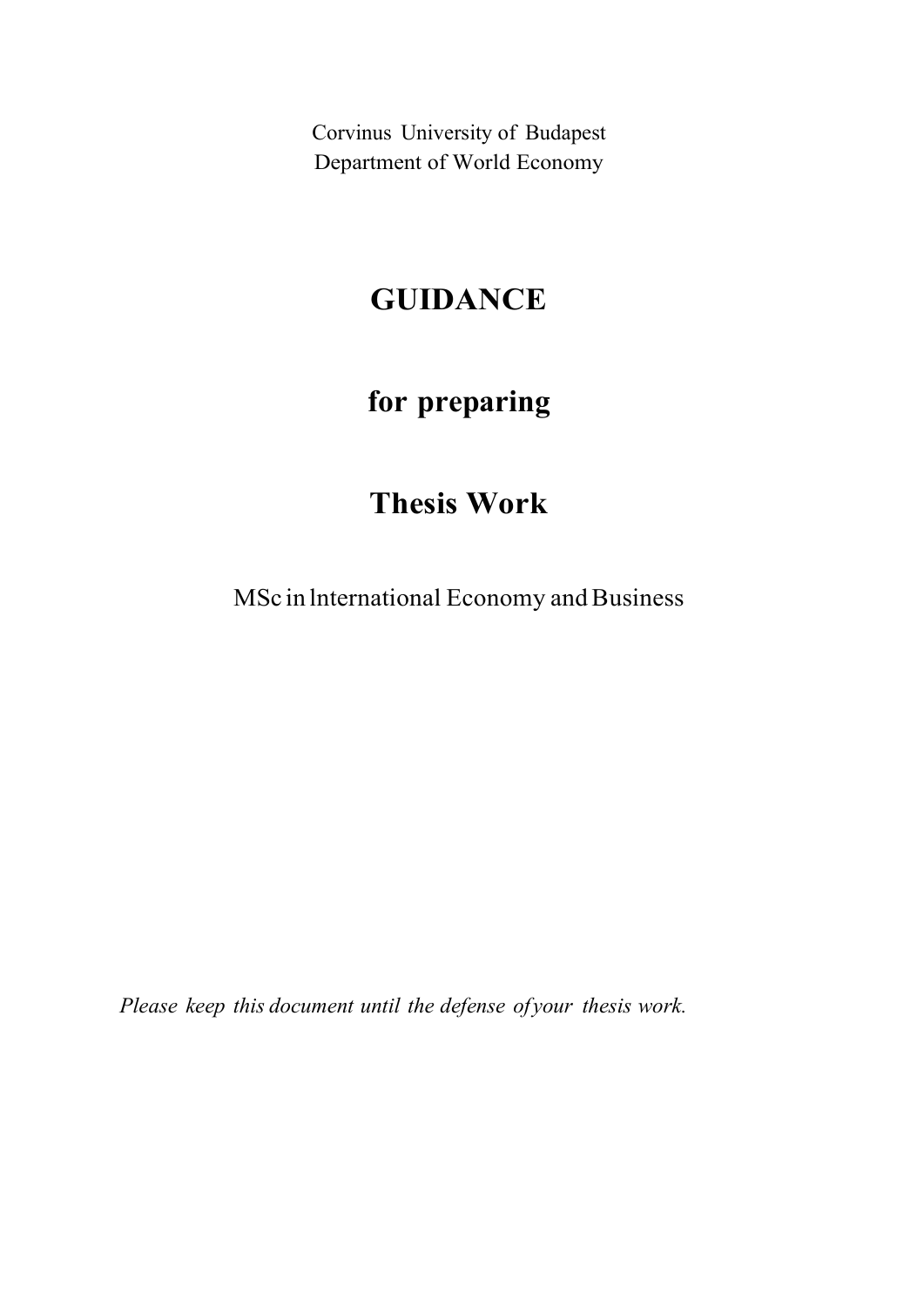## STUDY REQUIREMENTS

Successful completion of the curriculum, acquiring enough credits are the prerequisite for completing the program and the Thesis Defense.

## PURPOSE OF THE THESIS WORK

The aim of the Thesis Work is to finish off the master program with an individually prepared written work of fixed length and structure that covers a specific field within the

- program, in which the student: applies and synthesizes the theoretical knowledge acquired in the frame of the
	- demonstrates his/her ability to do individual research and use the relevant literature;<br>• provides proof of his/her methodological knowledge;<br>• after summarizing the theoretical background of the given topic uses an
	-
	- appropriately chosen methodology to analyze a practical/relevant problem; gives new approaches, novel methodology to the existing literature,
	-

The practical problem analyzed by the student in the Thesis Work can be (but does not necessarily have to be) connected to internship / placement.

## STRUCTURAL CHARACTERISTICS OF THE THESIS WORK

The Thesis Work should be 60-80 pages in length (not counting any Appendices), and

- should be structured as follows:<br>
 Introduction / Relevance (approx. 4-5 pages) Mention your research objective here
	- Theoretical and methodological background (approx. 10-15 pages) Also mention and argue for your research question or hypothesis here<br>
	• Analysis of the practical problem (approx. 30-40 pages)<br>
	• Conclusions (approx. 2-3 pages)<br>
	• References/Literature
	-
	-
	-

## FORMAL REQUIREMENTS

Thesis papers should be original work by the students and should meet scientific standards of citation and documentation. Information provided by outside contacts - if necessary - should be handled on a confidential basis.

If students are found to have plagiarized their work the University Disciplinary Committee may decide to issue a warming, suspension or expulsion. Please check our Anti-plagiarism Regulation at the website of Corvinus University of Budapest.

At Corvinus University of Budapest, we use Urkund fully-automated text-recognition system, which will examine the text of your uploaded thesis work for plagiarism.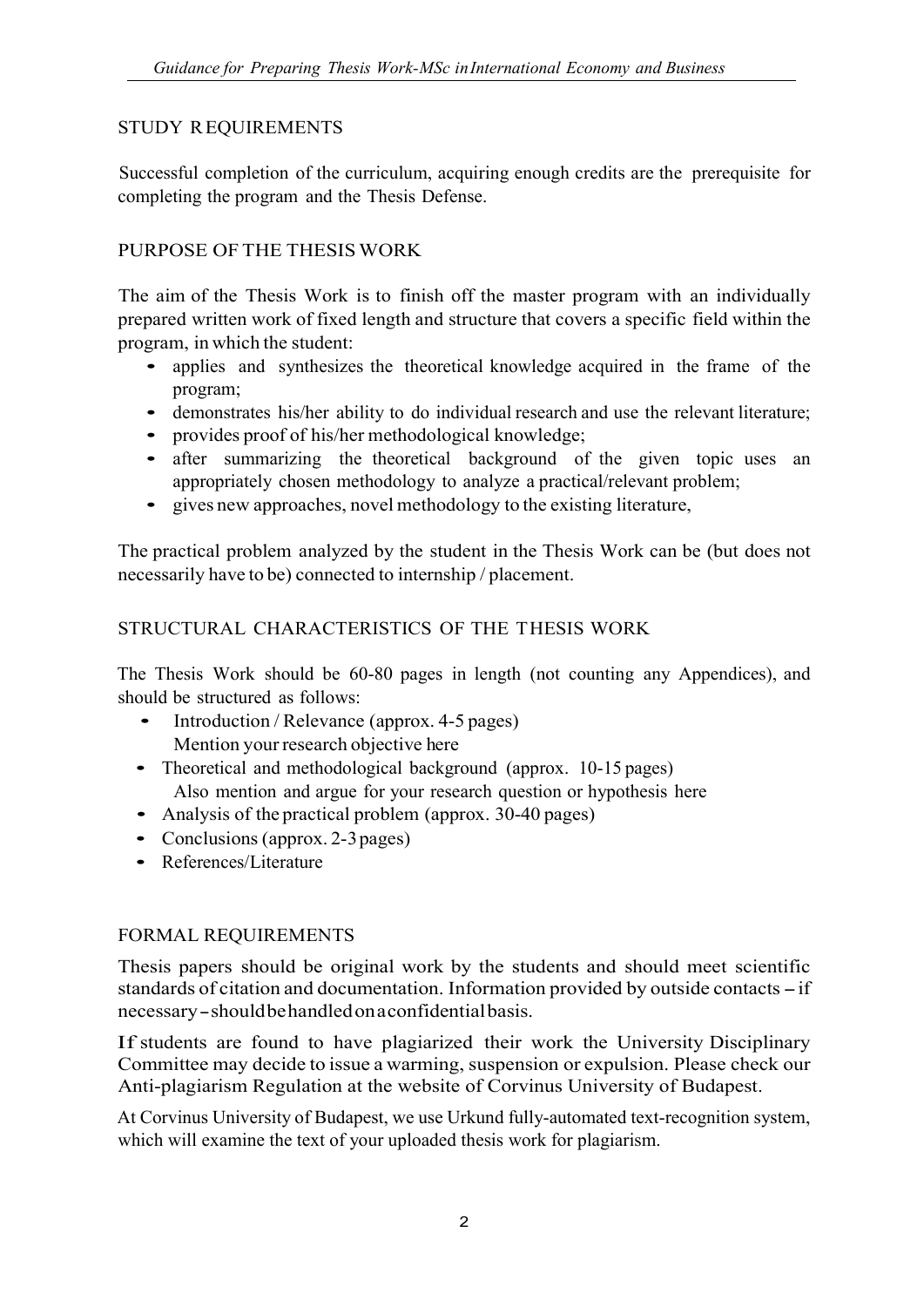### Title page

Outer cover: must not contain any information beyond the following: • ''Thesis Work"

- 
- the author's name
- the year of submission

#### EXAMPLE



The inside title page should include:<br>
• the name of the University

- 
- 
- the name of the Department<br>• the author's name and the master program' s full name
- his/her major and specialization<br>• the title of the Thesis Work
- 
- the name of the Thesis Work supervisor and the year of submission.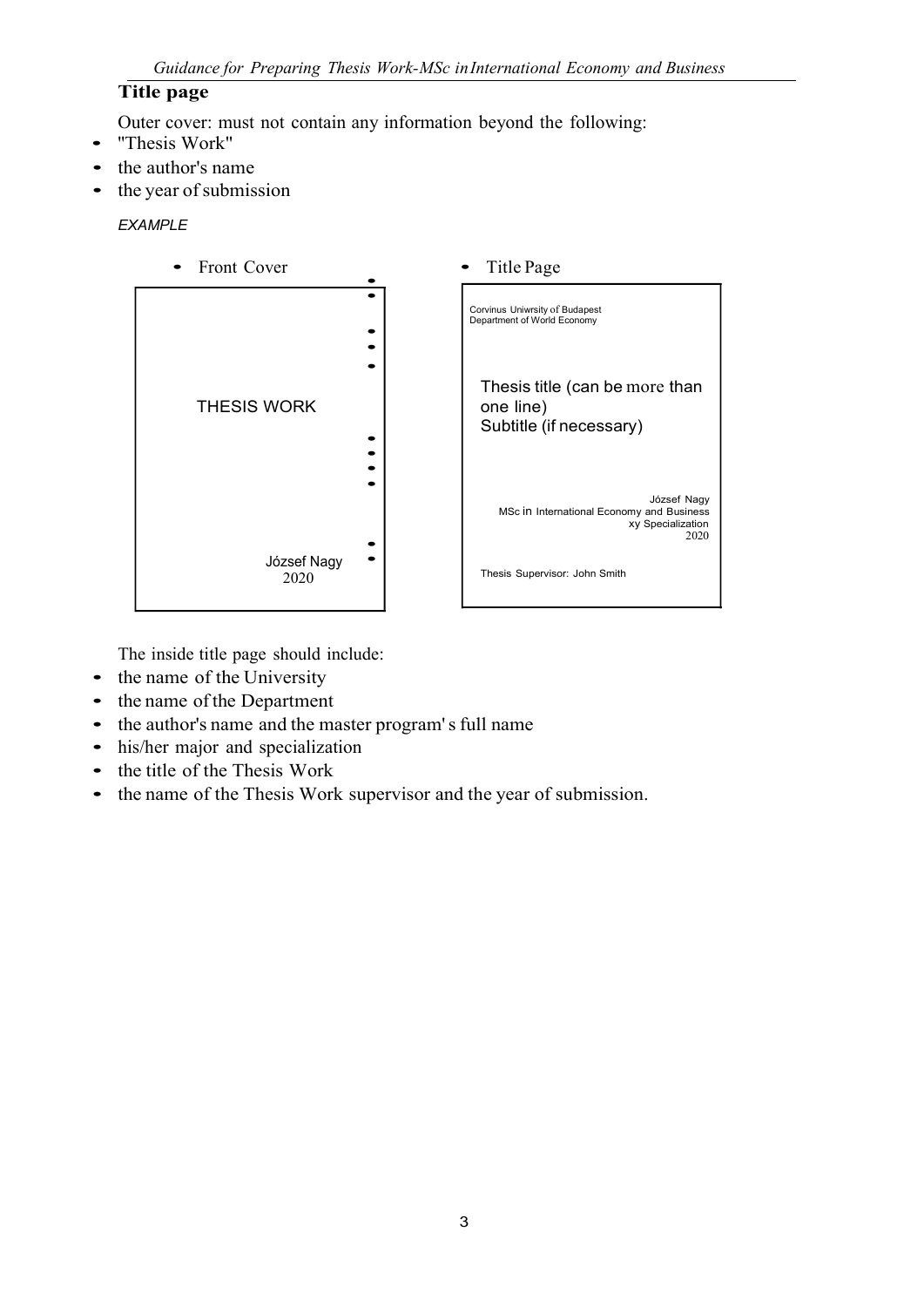## Table of contents

The table of contents should include the titles of the individual chapters and sub- chapters and should be followed by the appropriate page number. All pages in the Thesis (except for the inner title page and the appendices) must be numbered.

The chapters and sub-chapters should be numbered with Arabic numerals. Creating of sub-chapters requires that there be a minimum of two sub-chapters. The table of contents should show the chapters and sub-chapters to the third level (e.g. 2.3.1).

### Formal requirements for the body text

The Thesis Work can be printed either single- or double-sided (N.B.: please remember to set the gutter margin!)<br>• Margins to be used:

- - Left (binding edge): 3.5 cm
	- Top:  $2.5 \text{ cm}$
	- Bottom: 2.5 cm
	- Right: 2.5 cm
- A margin of 2-2.5 cm should be used on all sides (top, bottom, left, right), with a further 1 cm gutter margin on the left.
- While there is no formal requirement as regards the font used, however, it should be easily legible and a traditional type font and should be equivalent in size to Times
- New Roman 12 pt.<br>• The line spacing should be 1.5 which means approximately 30-35 rows of text per
- page. The page numbering of the Thesis Work should start on the page where the
- For easier readability the text should be written in paragraphs.

#### Figures and tables

- 
- 
- Figures and tables should be numbered separately and consecutively.<br>• Please remember to give a title and reference any figures or tables.<br>• While it is not obligatory, the preparation of a table of contents of figures a is recommended.

#### **Citations**

• If more than one paragraph (approx. 3-4 sentences) is applied word-for-word or in a very similar manner (with simply some words changed) from another work without appropriate citation, it will be considered to be an attempt at plagiarism and will result in an immediate "Fail" grade.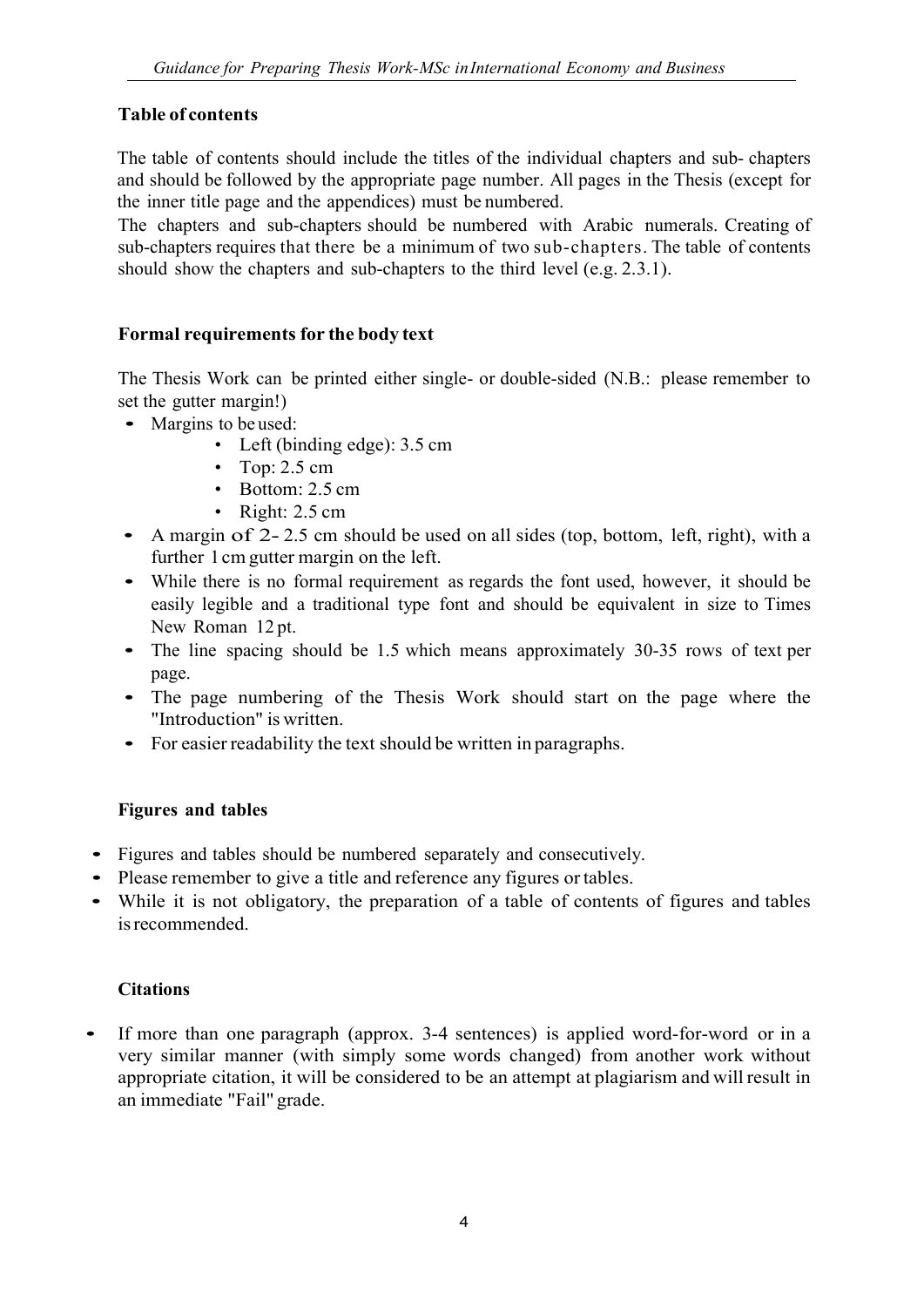- A series of citations cut together (even if properly referenced) will also be treated as an attempt
- at plagiarism.<br>All contents of the Thesis Work (sentences, paragraphs, data, ideas) written based on someone else's work or publication must be cited clearly. Example: ... The author also points out that one of the most efficient persuasion techniques available to executives is making reference to a higher authority (Lincoln-Grant, 1864, pp. 38-39)....
- The citation should be given after the text part in question in parenthesis by giving the author(s) and the year (e.g.: Lincoln-Grant, 1864). If the cited text has more than three authors (e.g. Lincoln-Grant-Washington-Clinton, 2004), then from the second citation onwards it is sufficient to abbreviate the reference by simply giving the name of the first author and then et al. (e.g. Lincoln et al., 2004). If there are references to different publications that were published by the same author and in the same year, then they should be marked with "a" and "b" (e.g.: Lincoln, 1864a). Optionally, the citation can also be given in the footer (in
- the same way as described above).<br>• When citing enumerations, translations, tables or figures "word for word", the exact page number within the given document (article, book, etc.) must also be given. (e.g. Lincoln-Grant, 1864, p. 23.)

### References

- The "References" part of the Thesis Works contains the detailed specifications of the literature – including tables and figures, statistical data and estimates, appendices, etc. – to which the reference is made. (Books that the student may have read as background material for the Thesis Work, but the content of which is not cited or not referred to in any way does not have to be included amongst the ''References". The ''References" can contain only
- publications (or websites) to which a specific reference is made within the Thesis Work itself.<br>
 The publications included in the "References" part should appear in alphabetical order (based on the name of the first -
- In the "References" the author's name should be given first (for Hungarian authors: family name and full first name, for foreign authors: family name and full first name). This is to be followed by the year of publication in parenthesis. After a colon, comes the title of the publication, the publisher's name and the place of publication. ln the case of articles, the volume and page numbers should also be given. For examples, pls see Appendix 1/C.) ln cases where only the editor of the given publication (e.g. book) is known, the editor should
- be listed as the author with "ed" after his/her name.<br>In cases where a publication with no author is cited, the name of the author should appear as "Anonymous". Students are, however, urged to find out the author or editor of the given text.<br>• When the cited text or information was obtained from the internet and no author and title can
- be given, the following information must be given:<br>- the internet or portal website<br>- the URL
- 
- 
- the precise date when the information was downloaded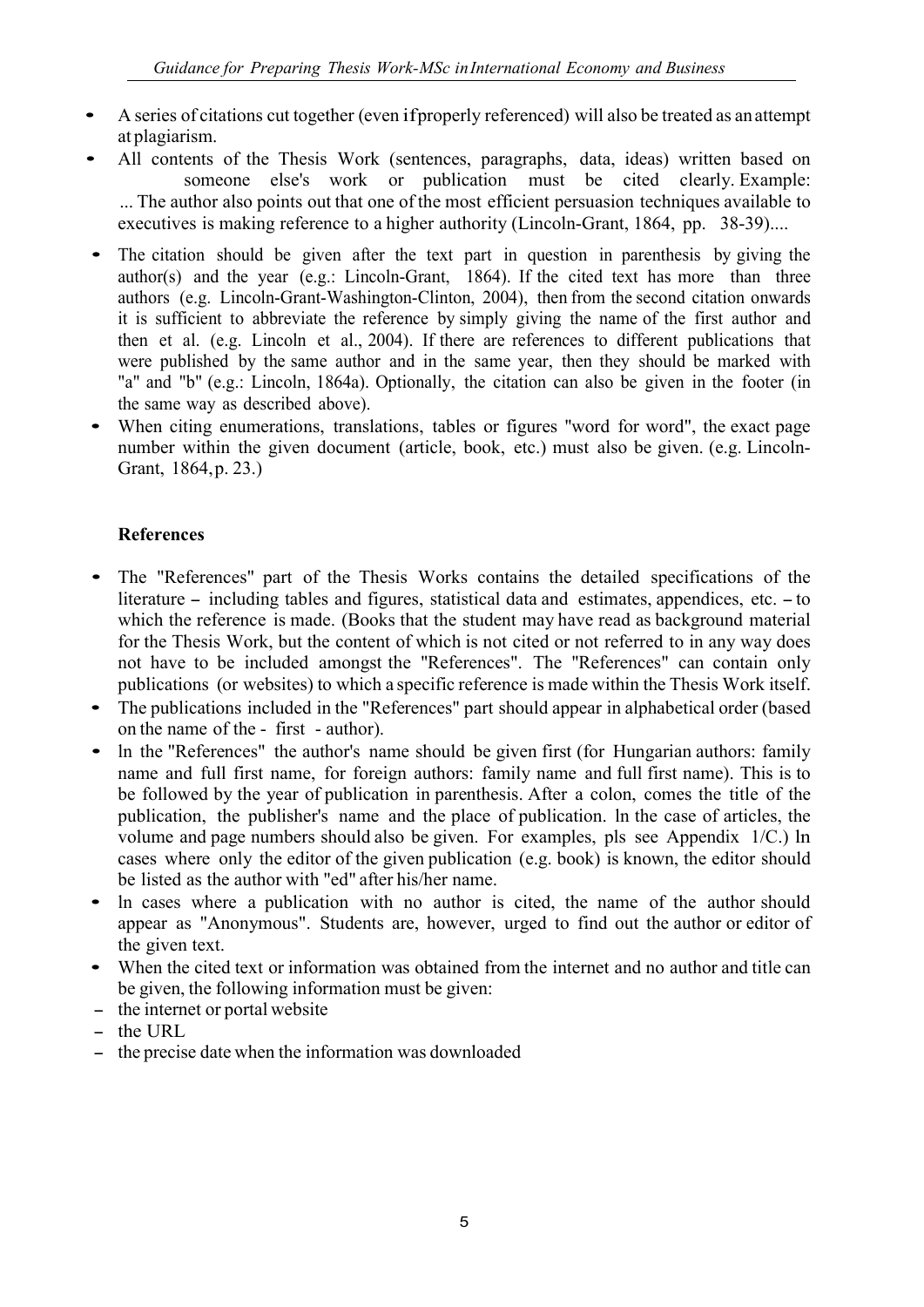Any text cited from the internet must be downloaded / printed so that it is available,

- should the Thesis Work supervisor or the evaluator decide to check it.<br>
 In certain cases it may be useful to include a Glossary and/or Subject Index. This should<br>
be placed before the "References".
- The Thesis Work should not build on another work over more than one page (even ifit is referenced appropriately) as this will be considered to be a form of plagiarism. • In sum, please use APA or Harvard reference system. Do not mix the two reference
- systems and be aware of *Italic* words.

#### References examples

Book by Hungarian authors

Bél Ferenc – Derék János – Ügyes Béla (1997): A jó gazdaságpolitika a számok tükrében. Közgazdasági es Jogi Könyvkiadó, Budapest.

Same Hungarian author, same year, two different publications (the first one: an article in a journal, the second a book)

Buda Elemér (1999a): A madarvándorlás hatása a vállalatok versenyképességére. Műszaki-ornitológiai tájékoztató, 12. évf. 3. sz. március, pp. 21-45.

Buda Elemér (1999b): Madarat tolláról? (A párhuzam szerepe a közgazdasági elemzésben).

Közgazdasági és Jogi Könyvkiadó, Budapest.

#### Reference to a former student's thesis work

Rich, M. (2007): A sikeres uzleti dontesek kozgazdasagtani es pszichologiai alapjai. Szakdolgozat, Budapesti Corvinus Egyetem, Gazdalkodastudomanyi Kar.

#### Reference to an oral presentation at a conference or congress

Langes, M. (2006): Data and information on the internet  $-$  the art of searching and choosing. Lecture at the X. annual congress of the Hungarian Association of Intemetfriends, September 12, 2006

Reference to an edited book Koester, M. -Flower J. (eds., 2005): Basic Business Terms. lmportant Publ, Budapest.

#### Reference to a chapter in an edited book

Vetkatraman, N. (1991): IT-induced Business Reconfiguration. ln: Scott Morton, M. S. (ed.): The Corporation of the 1990s: Information Technology and Organizational Transformation. Oxford University Press, New York, pp. 231-258.

Reference to a citation from an internet site

Weicher, M. - Chu, W. W. - Lin, W. Ch. - Le, V. - Yu, D. (1995): Business Process Reengineering.

Analysis and Recommendations. http://www.netlib.com/bprl.htm#isit, Retrieved: February 23, 2008

Reference to a journal article

Wemerfelt, B. (1984): The Resource Based View of the Firm. Strategic Management Journal, VoL 5. No. 2, pp. 171-180.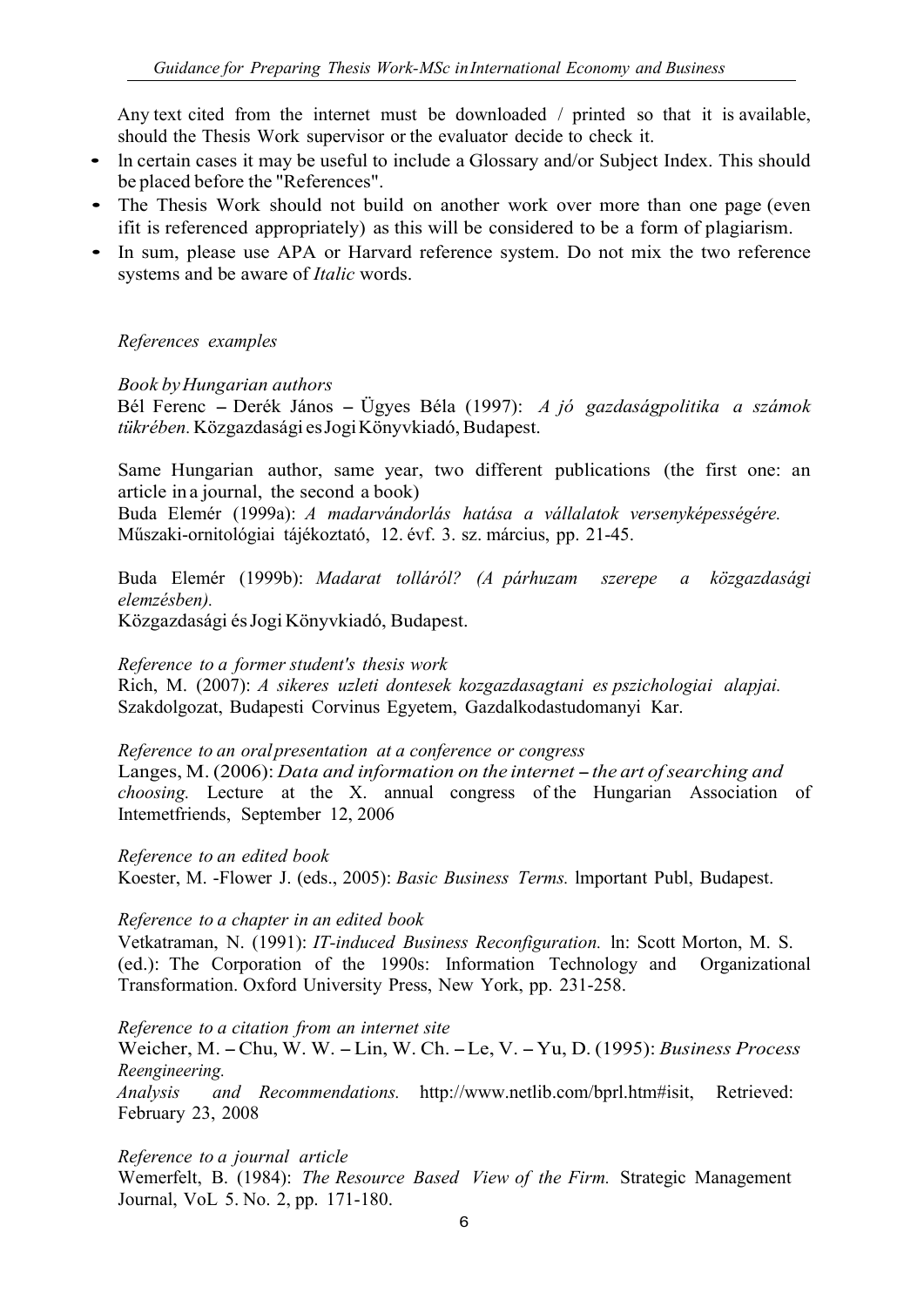#### References to infonnation retrieved /rom the internet

European Central Bank. (n.d.). All glossary entries. Retrieved 8 May, 2009, from http://www.ecb.int/home/glossary/html/glossg.en.html

 Anonymous (2001, November 26). Economists call it recession. Retrieved 20 January, 2009, from money.cnn.com: http://www.money.cnn.com /2001/11/26/economy/recession/

Reference to your lecture notes Mousley, B. (2010). Statistical Methods. Corvinus University of Budapest.

Do not quote (rom general websites like wikipedia, vahoo, msn etc (where the credibility and reliabilitv of the source(s) are unknown) for vour thesis.

You can find further information on how to format references in the Publication Manual of the American Psvchological Association, which is available in the CUB Central Library. Altematively search for APA referencing examples/styles on the internet (there are numerous usable examples online, as well).

You can also check here in addition for referencing: https://education .exeter.ac.uk/dll/studyskills/harvard referencing.htm

#### OTHER REQUIREMENTS, MATERIALS TO BE SUBMITTED:

- 1. 3 fulfilled annexes see on our website
- 2. Submission approval of supervisor
- 3. A 2-page "executive" summary of the Thesis Work
- 4. One electronic copy of the Thesis Work uploaded to Moodle system

Please be aware that your final exam will have two parts: besides thesis defense, you will take a comprehensive exam, too. You can find more information about it at our website (https://worldeconomy.hu/current-students/final-exam/)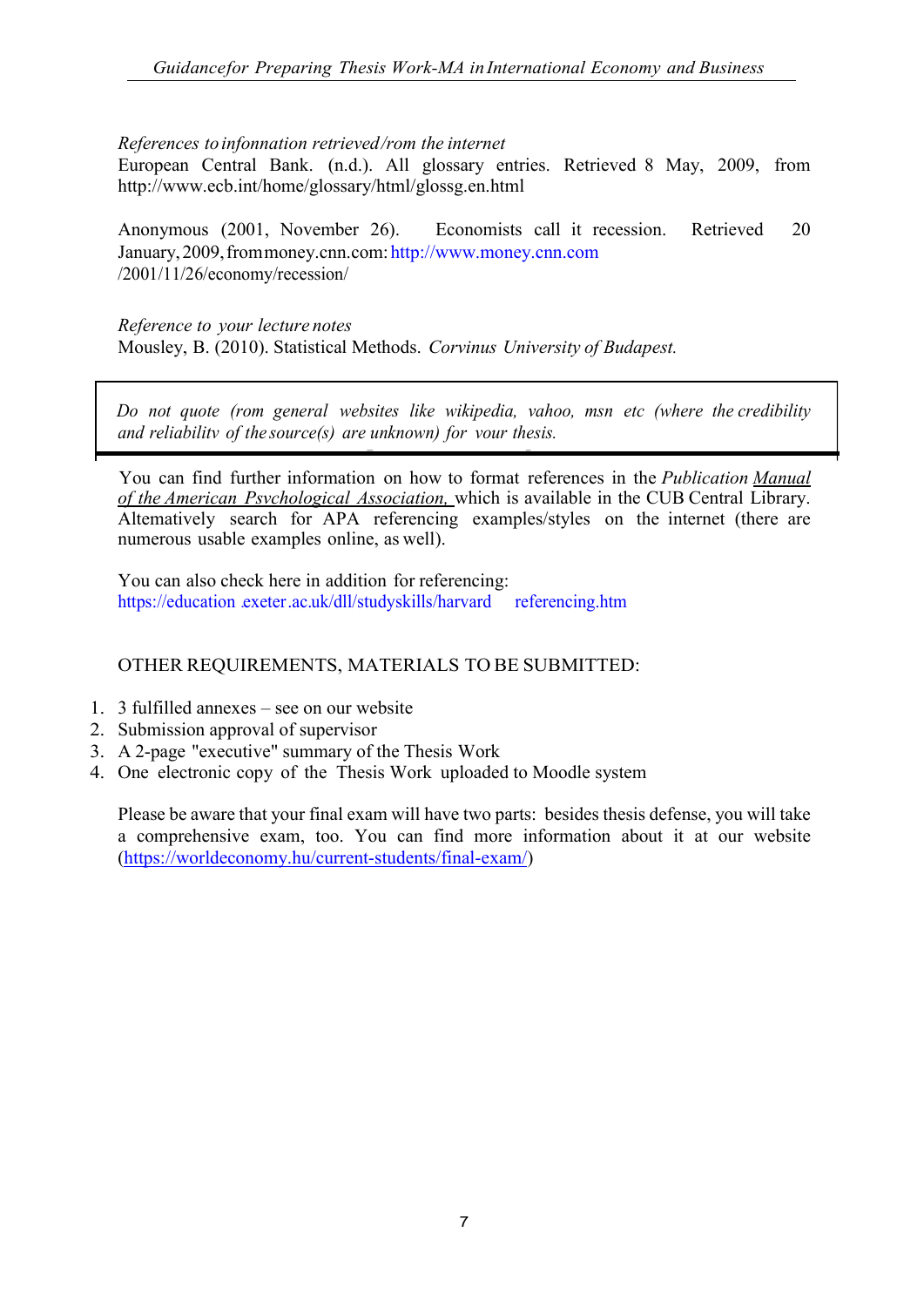## CRITERIA FOR THE EVALUATION OF THE THESIS WORK

The relevance and actuality of the chosen topic (max. 2 points)<br>• How relevant and important the topic is?

- 
- Does the student explain the reason for the choice of topic?

The elaboration of the topic (max. 2 points)<br>• Is the topic fairly new, had already been worked or had already been elaborated?

The usage of the national and international literature related to the topic of the thesis (max.

- <sup>5</sup>points) Is the author fine at utilizing, evaluating, and analyzing the most important literature? The author use both international and national books, studies, articles etc. which are the
- most important in related to the topic?
- Are the sources are reliable?
- Can the author connect it to his/her own thoughts?

The scientific and professional level of the thesis (max. 3 points)<br>
• Is the thesis is flawless and accurate scientifically?

- 
- If the thesis contains several severe professional flaws (e.g. incorrect use of professional terms, definitions, literature, methodology, has wrong/incorrect/not punctual conclusions), student will get 0 points.

The originality and new results of the thesis (max. 5 points)<br>Does the thesis reflect a serious professional preparation?

- 
- Is it of high quality, whose aims presented in the title are realized, following a correct methodology and arriving at a genuine and independent solution and adequate conclusions?

References and citations (max. 3 points)<br>
• Correct and flawless use of references and citation

- The structure of the thesis (max. 3 points)<br>
 Does the "Introduction" include the logic of the structure of the Thesis Work?
- Is the structure of the thesis clear and transparent, coherent, containing all the elements required, with an excellent title?
- Is the structure of the thesis logical and the ideas are in the right order?

The linguistic and stylistic quality of the thesis (max 3 points)<br>• Are the language and style of the thesis appropriate, the professional terms are well used and written, the figures and tables are nice and clearly interpretable?

Outlook of the thesis (max. 1point) • The typography of the thesis should be nice, finely edited, with no or just few mistakes and a clear language.

The grade to be given for the Thesis Work will be determined in keeping with the table below: